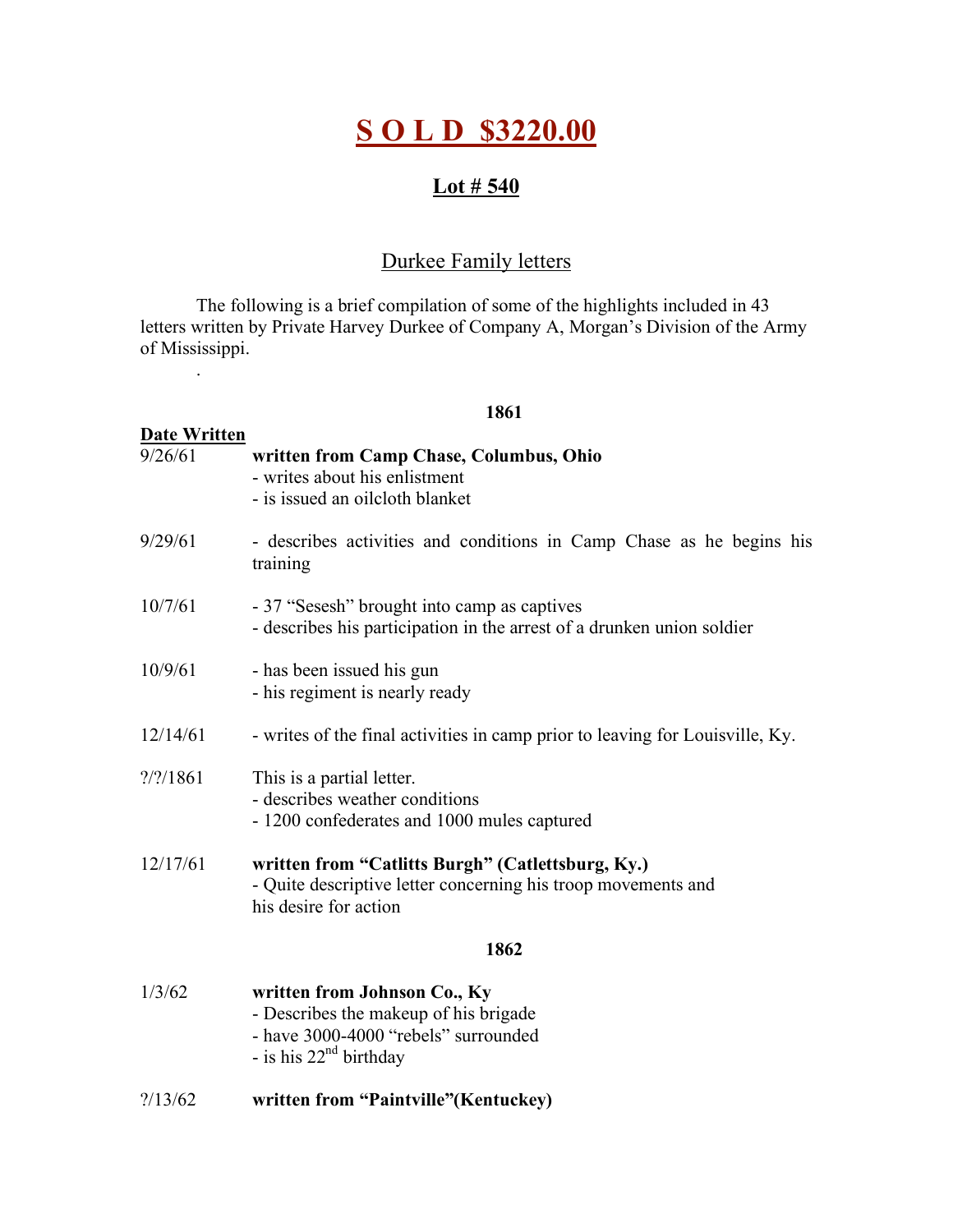|         | - very descriptive and detailed account of the battle of Prestonburg                                                                                                                                                                   |
|---------|----------------------------------------------------------------------------------------------------------------------------------------------------------------------------------------------------------------------------------------|
| 1/26/62 | written from Camp Buel<br>- 30 confederate prisoners captured and rumor that General<br>Zollicoffer was killed<br>- will send a "Sesh" (secessionist??) pistol home as a present                                                       |
| 2/8/62  | - writes about conditions in camp<br>- reacquainted with two of his childhood friends who are also in<br>his company                                                                                                                   |
| 3/10/62 | written from Camp Brownlow, Piketon, Ohio<br>- describes wide spread sickness<br>- names 5 native sons in his company who died<br>- abundance of food in camp<br>- Union Calvary hunting for scattered rebels who murdered 2<br>people |
| 4/11/62 | written from Camp Prestonwood, Louisville, Ky.<br>- sent \$20 home to his brother                                                                                                                                                      |
| 4/27/62 | written by C.H. Chapman, Lexington, Ky.<br>- Harvey recovering from illness<br>- describes close call in a horse-drawn cart accident                                                                                                   |
| 5/28/62 | - written by Harvey, Cumberland mountains<br>- thirteen Union regiments (10,000 men) located 20 miles from<br>the "Sesech"                                                                                                             |
| 6/1/62  | written from Cumberland Mountains<br>- describes very hot weather conditions                                                                                                                                                           |
| unknown | written from Kanawha Valley, 10 miles from Charlestown, Va.<br>- awaiting orders to move out                                                                                                                                           |
| 6/29/62 | written from Camp Pleasant, Cumberland Gap, Va.<br>- describes the food and pleasant surroundings of camp                                                                                                                              |
| 7/5/62  | written from Camp Virginia, Cumberland Gap<br>- discusses his options for sending money home<br>- describes camp food                                                                                                                  |
| 8/9/62  | written from Cumberland Gap<br>- expresses his moral concerns about appropriating produce from the<br>locals - as many as 100 hogs run freely about the camp                                                                           |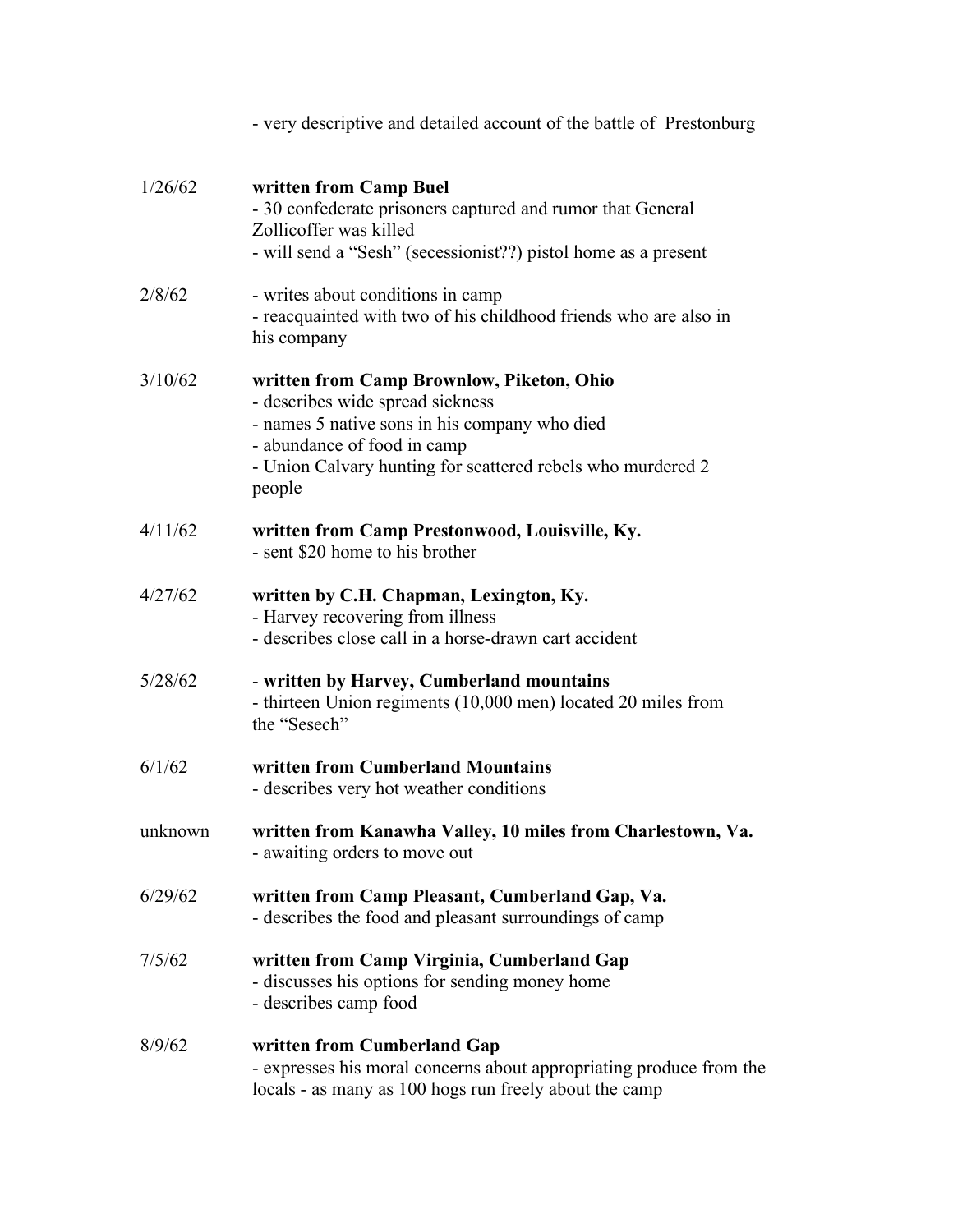| 8/16/62  | written from Camp Virginia, Cumberland Gap<br>- requests new boots from home as well as other personal items<br>- describes nuisance value shelling of confederates by Union<br>"30 pounders"            |
|----------|----------------------------------------------------------------------------------------------------------------------------------------------------------------------------------------------------------|
| 10/3/62  | written from Greensburg (Kansas??)<br>- describes troop movements from Manchester to Camp Dennison, via<br>Ohio River, Portsmouth, Wheelersburg, and Sciotoville                                         |
| 10/7/62  | written from Camp Oak Hill<br>- describes Confederate harassment as his troop retreated                                                                                                                  |
| 10/26/62 | page includes stamped ink dwg & imprinted verse<br>- request for several personal items, including a bottle of "Meca<br>oil" - the unit is now commanded by General Cox; also mentions<br>General Morgan |
| 11/5/62  | written from Charlestown, Va.<br>- discusses the requirements of picket duty                                                                                                                             |
| 11/11/62 | - anticipating troop advance to Cincinnati                                                                                                                                                               |
| 11/16/62 | written from Cincinnati<br>- preparing to advance to Memphis to spend the winter                                                                                                                         |
| 11/20/62 | written aboard the boat "Faney McBernie" (Fannie Mcburnie??) in<br>route to Memphis from Point Pleasant (about 600 miles)<br>- writes about the happenings at home                                       |
| 12/3/62  | written from Camp Oliver, GA.<br>- Saw 20 gun boats during river travel<br>- inquires about relatives and friends at home                                                                                |
| 12/25/62 | written 13 miles from Vicksburg<br>- 200 boats transporting Union troops<br>- writes of General Sherman<br>- describes the burning of plantation houses and the ensuing effect upon<br>the coloreds      |

#### **1863**

#### 1/2/63 **written from Vicksburg**

- describes an unsuccessful Union skirmish